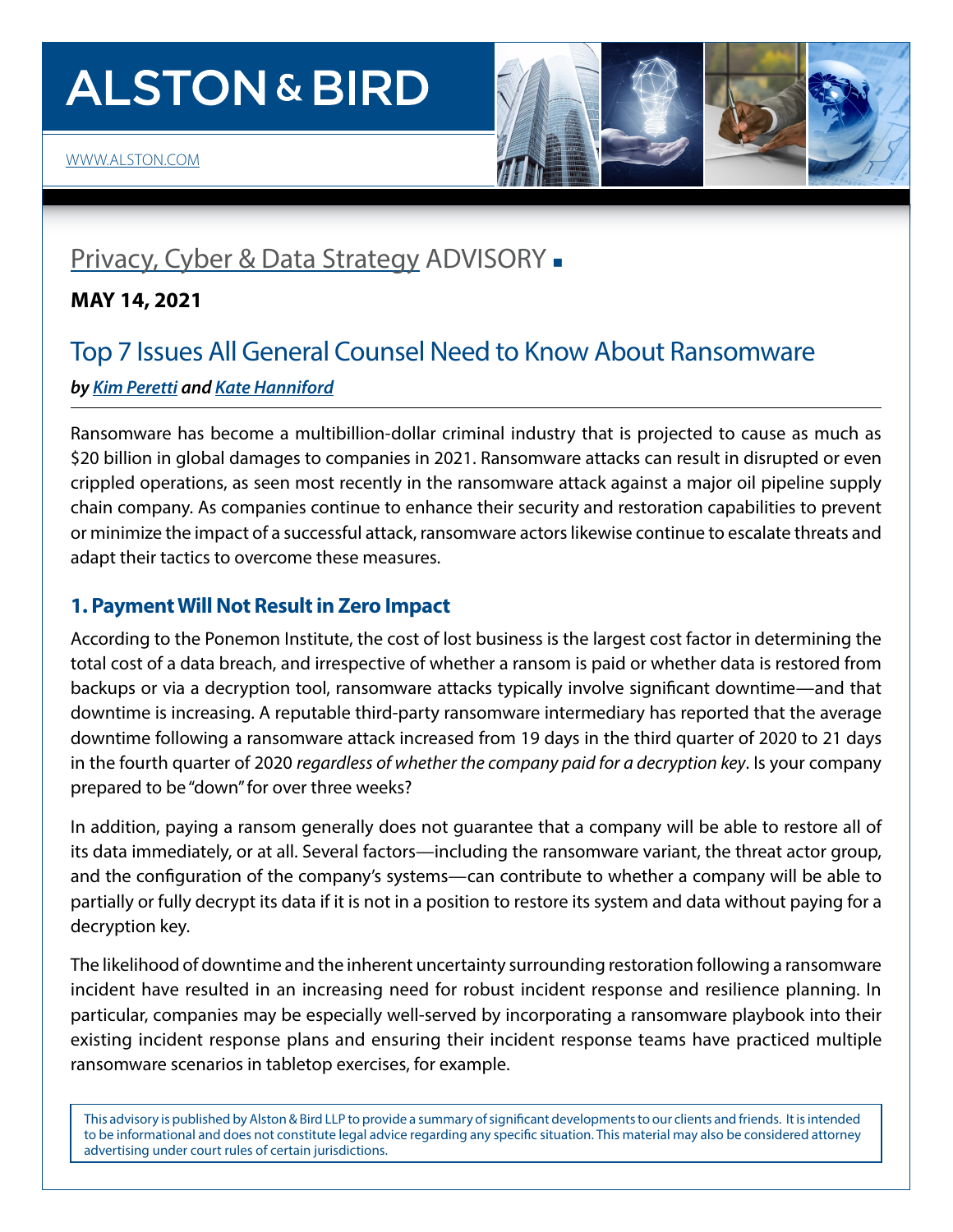### **2. Check Your Cyber-Insurance Coverage ... And Be Prepared for the Renewal Process**

The increasing frequency of ransomware attacks and rising amounts of ransom payments have placed renewed focus on the particulars of cyber-insurance coverage. As the New York Department of Financial Services (NYDFS) identified in its recent guidance and cyber-risk framework for underwriting such insurance policies, the industry is facing both silent and systemic risk associated with the proliferation of ransomware incidents. According to the NYDFS, some policies are unclear or ambiguous about their coverage of cybersecurity events (hence, silent risk); and other policies explicitly cover certain costs associated with cybersecurity events, but the unexpected severity of those events has contributed to industry-wide strain across insurers (systemic risk).

Because the increasing amount of ransom payments has placed stains on the insurance industry, insureds can expect that the underwriting and renewal processes may be more rigorous than in previous years. Indeed, as companies seek to acquire new cyber-insurance policies or renew existing ones, the insurers' enhanced diligence procedures may require additional disclosures or the implementation of new or more stringent cybersecurity procedures to meet the insurer's standards. Policies can often require a checklist of specific security controls to be in place and periodically tested for effectiveness, for example, which are designed to mitigate the risk of ransomware.

Other insurers are taking different approaches. Just this week, one European insurer announced that it will no longer issue cyber-insurance policies in France that reimburse insureds for ransom payments.

There is also the risk that an insured company may find that its policy's pre-approval process for the retention of outside counsel, forensic experts, ransom payment facilitators, and even the potential ransom payment itself is in tension with the company's interest in a swift and immediate response to a ransomware event. The extent to which the policy includes recovery costs can pose an additional challenge if a policy does not treat expenses related to the forensic investigation, ransom payment itself (if applicable), and rebuilding affected systems as covered recovery costs.

### **3. Double Extortion**

As companies grapple with the challenges associated with improving security and recovery capabilities, organized criminal groups associated with ransomware attacks have undergone a period of reorganization and shifting of tactics that may frustrate response efforts. For example, in the second half of 2019, threat actors began using a wider range of techniques to incentivize the payment of ransom, chiefly by exfiltrating data before execution of the ransomware and then threatening to post victims' identities and data through online "shaming" boards. This trend accelerated in 2020 and into 2021. According to a security firm, the percentage of ransomware attacks that involved the threat to release stolen data on the dark web increased from 50% in Q3 of 2020 to *70% in Q4*. Are you prepared to have your sensitive data leaked on a criminal site?

Forensic and threat intelligence firms also report that threat actor groups have shifted the type of information targeted for encryption or exfiltration in attacks. Whereas individuals' personal information has long been targeted, recent incidents such as the Accellion FTA breach highlight the extent to which sensitive corporate information and intellectual property are valuable targets.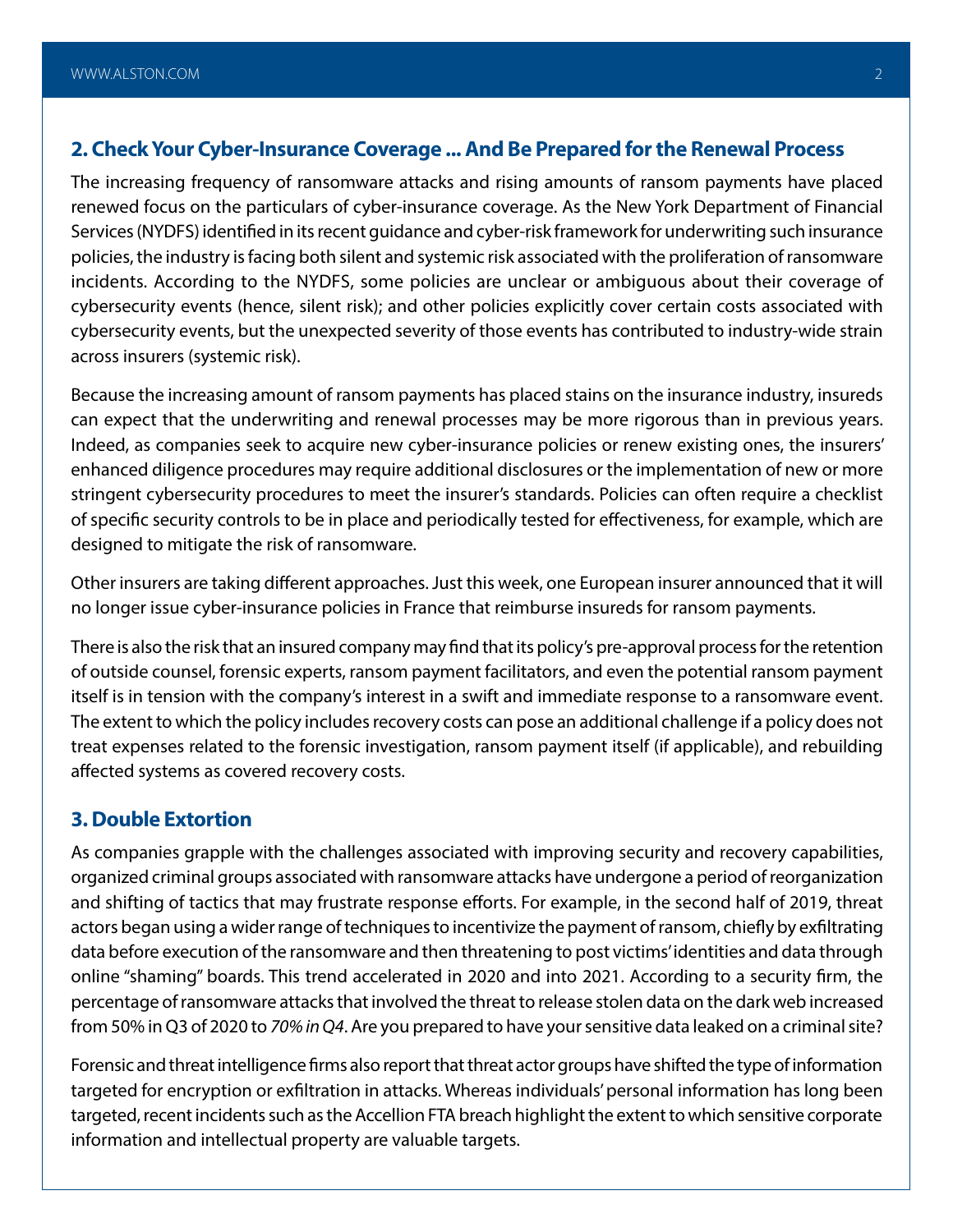### **4. Paying the Ransom Might Not Be an Option**

Both U.S. financial regulators and insurance companies have recognized the proliferation of ransom demands and staggering amounts of cyber-extortion payments when viewed in the aggregate, and this recognition marks a watershed in the approach to ransom payments as a result of recent regulatory guidance and increased expectations for compliance.

More specifically, the October 2020 guidance from the Office of Foreign Assets Control (OFAC) and Financial Crimes Enforcement Network (FinCEN) alerted companies to the compliance risks of making or facilitating ransom payments that involve any individual or entity listed on OFAC's Specially Designated Nationals and Blocked Persons List (SDN List) or a comprehensively embargoed jurisdiction and *offered a total of 12 ransomware variants, threat actor groups, and blocked persons as examples of OFAC-designated malicious cyber-actors on the SDN List*. Among those listed is Evil Corp, an active threat actor group that has continued to perpetrate ransomware attacks, most recently using different malicious code in an ultimately unsuccessful attempt to evade OFAC sanctions. But for victim organizations, this example underscores that the impact of the SDN List and the corresponding need for enhanced compliance procedures is not a theoretical risk. OFAC has affirmed that it will continue to impose sanctions on threat actors and those "who materially assist, sponsor, or provide financial, material, or other technological support for these activities" and noted the corresponding need for companies' compliance programs to consider and mitigate this risk when contemplating a ransom payment. Accordingly, there are circumstances where even if a company was inclined to pay the ransom to mitigate the risk to impacted data, it may not be able to lawfully do so.

As OFAC and FinCEN increase their scrutiny of such payments, insurers and some third-party payment facilitators have similarly bolstered their compliance procedures to insulate themselves from further risk. For example, some third-party payment facilitators now maintain a more stringent "no-fly" list than the OFAC SDN List. Some insurance companies will now require more rigorous certifications of compliance with not only the OFAC SDN List but also other extraterritorial provisions, including anti-terrorism watch lists. Consequently, there are additional circumstances where even if a company may be able to lawfully pay the ransom, third-party payment facilitation or insurance reimbursement for the payment may be unavailable.

In sum, companies are well-served by preparing for circumstances where a company is precluded from payment—either as a matter of legal compliance or company policy or due to other practical or contractual considerations. To further exacerbate the situation, because ransomware attacks are now frequently a twostep extortion process, in which payment is demanded in exchange for a decryption key and then to prevent data leakage of any exfiltrated data, the consequences of nonpayment can be significant. In instances where ransomware payment is not an option and data has been exfiltrated before encryption, the need for secure backups and a comprehensive incident response plan as a starting point for recovery is especially important.

### **5. U.S. Law Enforcement Is Shifting Its Approach**

Recent government actions signal a recognition that the ransomware threat has become pervasive and is not one that can be solved through traditional criminal indictment alone. In April 2021, the Department of Justice (DOJ) announced the formation of a ransomware task force designed to promote information sharing and coordination across the DOJ to respond more aggressively to the ransomware threat. Although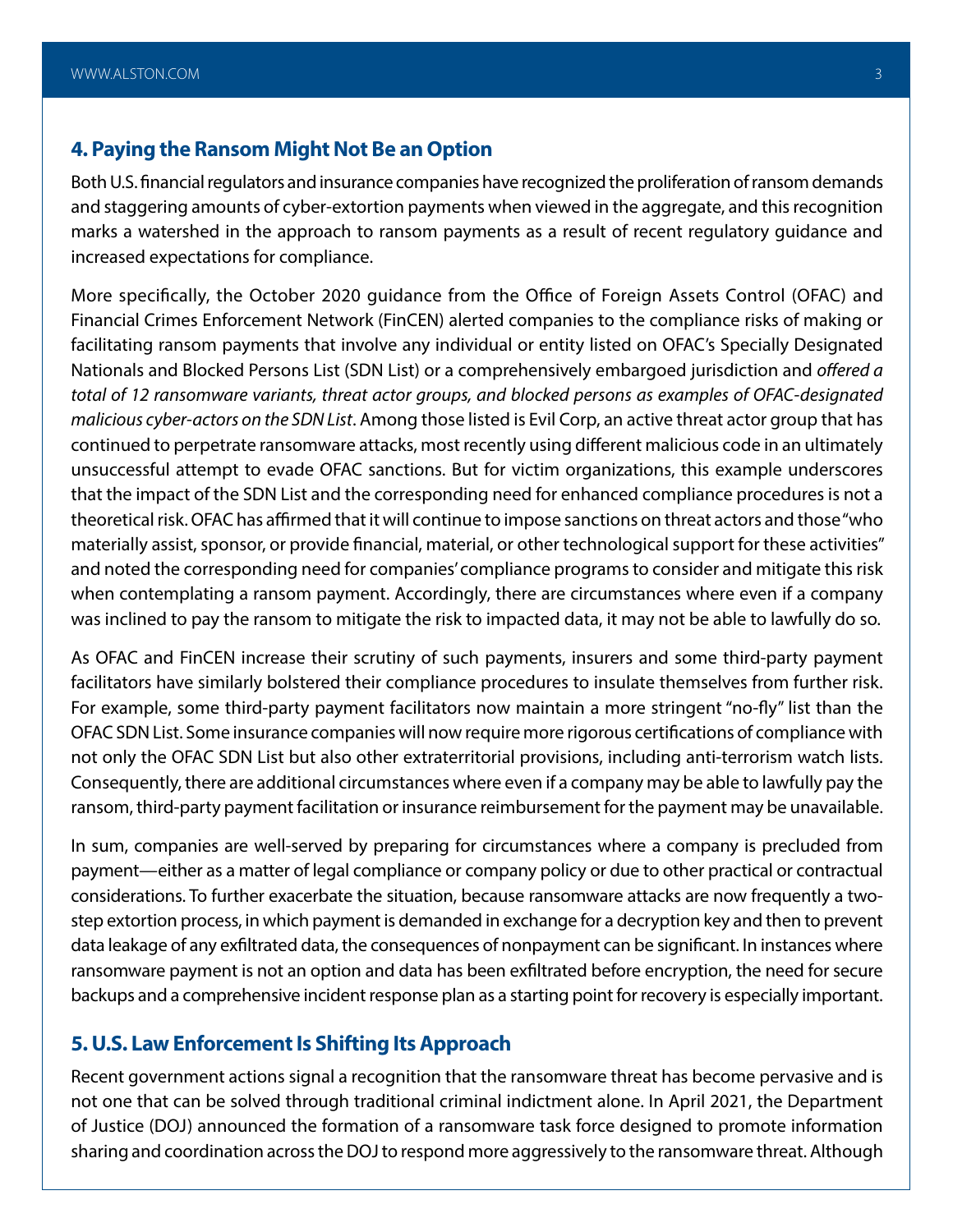in its nascency, the task force is intended to target the ransomware threat holistically, using all DOJ tools at its disposal, from prosecution to disruption of ongoing attacks and the services that facilitate and support them to information sharing. The task force is also intended to increase DOJ coordination with other federal agencies, including the Cybersecurity and Infrastructure Security Agency (CISA) and Treasury, as well as with the private sector.

The creation of the task force and its focus on increasing opportunities between the public and private sectors to exchange threat intelligence build upon prior federal efforts to raise awareness and combat ransomware. For example, the FBI National Cyber Investigative Joint Task Force (NCIJTF) released a ransomware fact sheet in February 2021 to share information in coordination with 15 other U.S. government agencies. Similarly, CISA launched a Reduce the Risk of Ransomware Campaign in January 2021 to encourage publicprivate information sharing and cybersecurity best practices to mitigate risks associated with ransomware. Ostensibly, the new DOJ task force will be able to consolidate these efforts while also leveraging its existing legal authority to step up its efforts to disrupt and apprehend malicious actors. The FBI operation in April 2021 that relied on credentialed, remote access techniques to access, copy, and remove malicious code from networks susceptible to Microsoft Exchange zero-day vulnerabilities via the execution of search warrants may be one such innovative use of existing legal authority that the DOJ is willing employ to thwart malicious cybersecurity threats going forward.

### **6. Expect Increased Obligations as a Result of the May 12, 2021 Executive Order**

The Biden Administration released a lengthy [Executive Order](https://www.alstonprivacy.com/executive-order-details-cybersecurity-changes-for-public-and-private-sector/) on May 12, 2021 designed at least in part to respond to the supply chain risks associated with ransomware incidents. The Executive Order is broadly geared to address cybersecurity supply chain risk across the federal government and is likely to create a series of digital safety standards with which federal agencies and their contractors will need to comply. These standards may include certifications of the integrity of their software, information systems, and vulnerability management provisions, with additional reporting requirements and penalties for violations. In addition, government contractors may be expected to share threat intelligence and report data breaches to CISA, which going forward will centrally collect and manage such information. As agencies work to enshrine the Executive Order's recommendations and the associated additional requirements take effect, organizations may see a ripple effect of enhanced procedures and standards—whether in the form of revised contractual language or direct federal regulation.

### **7. Proliferation of Guidance … It's Back to the Basics**

Organizations have no shortage of guidance available to them from law enforcement and regulatory authorities regarding the ransomware threat and steps to mitigate it. Recent guidance spans the joint U.S. Secret Service and banking authorities' Ransomware Self-Assessment Tool (R-SAT) to the SEC's Ransomware Risk Alert to the joint FBI and U.S. interagency guidance to HHS's Ransomware Fact Sheet to CISA's MS-ISAC Ransomware Guide. A common thread that runs through ransomware guidance—irrespective of an organization's market sector, size, or nature—is the importance of certain security controls that fall squarely within basic cyber-hygiene and well-established principles of reasonable security.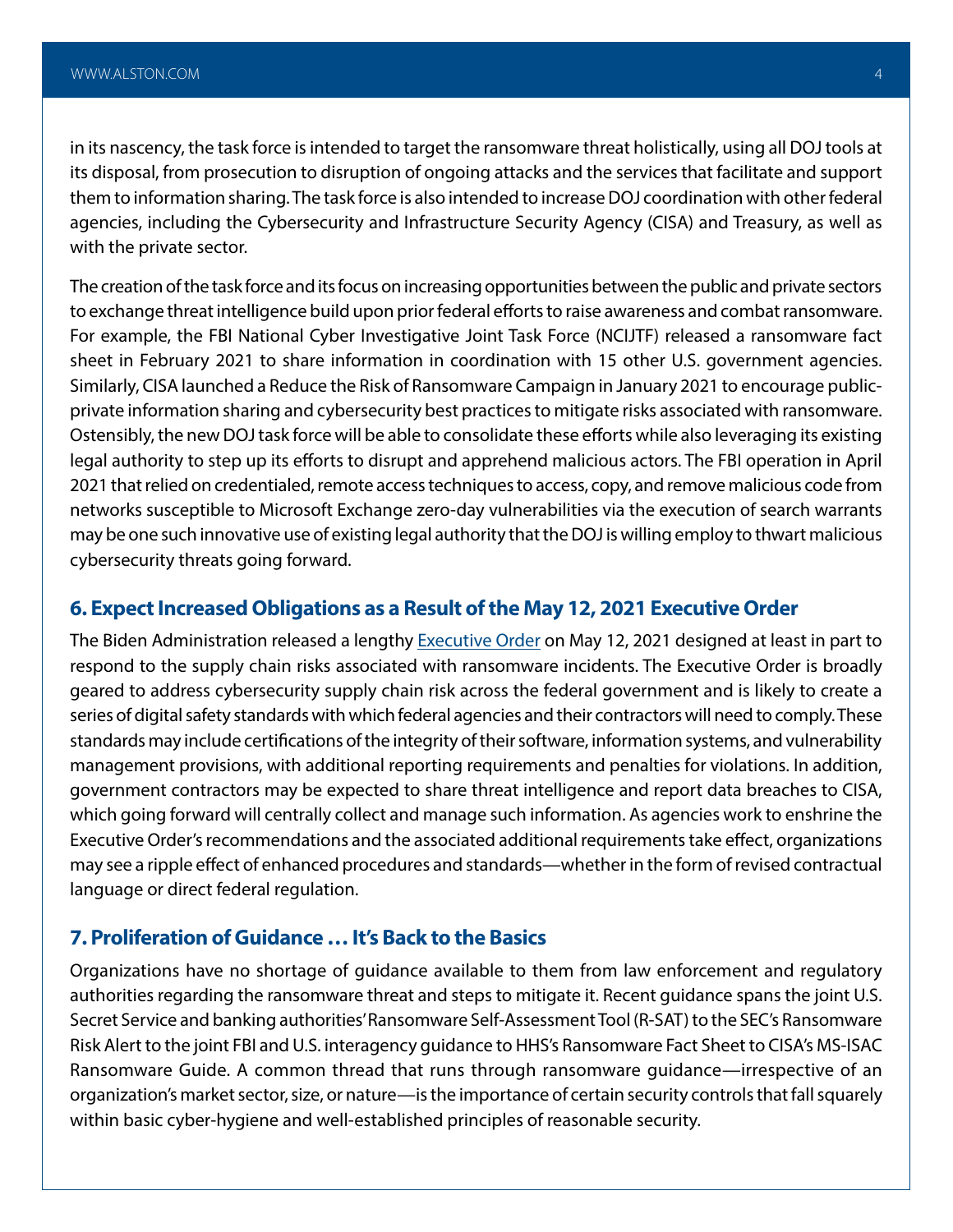Initial guidance on earlier ransomware variants focused on the need for reliable backups; however, the additional threats posed by data leakage, targeted attacks, and increased guidance (and therefore increased expectations for resiliency) have prompted a corresponding focus on basic cybersecurity controls that can be especially helpful in preventing or minimizing the impact of ransomware incidents. Although maintaining proper backups continues to be a core measure to reduce the amount of downtime, additional measures include minimizing the potential success of phishing incidents, which can serve as a gateway incident to more serious ransomware attacks, by implementing email security measures such as multi-factor authentication and increased training, including simulated phishing emails, to ensure users are appropriately aware of the risks. Organizations should consider disabling remote desktop protocol (RDP) access because it permits attacks to circumvent endpoint detection tools and facilitates easier lateral movement within a network. In addition, patching vulnerabilities according to manufacturer's specifications and applying the latest updates may prevent vulnerability exploitation. Given the trend for zero-day vulnerabilities to be exploited, it may not be sufficient to rely on traditional patch management schedules.

### **Conclusion**

Although the government's increased focus on information sharing and law enforcement may benefit companies as they bolster their cybersecurity preparedness, the evolving threat tactics associated with ransomware attacks continue to pose practical challenges for companies. In situations where either the company's backup capabilities or ability to pay the ransom to prevent data leakage is suboptimal, a ransomware event's impact on the victim company now easily reaches "mega-breach" proportions. This is especially true when a company faces a costly recovery process that can include a ransom demand, technical restoration, a forensic investigation, dark web monitoring, and legal notifications—costs that may or may not be covered by a cyber-insurance policy. And while certain aspects of the ransomware threat landscape are beyond a company's control—in particular the ransomware variants and threat actor group tactics factors such as insurance coverage, the sufficiency of existing security controls in light of current threats, OFAC compliance, incident response planning, and information sharing arrangements can be addressed proactively by a company in the course of its incident response planning and preparation efforts.